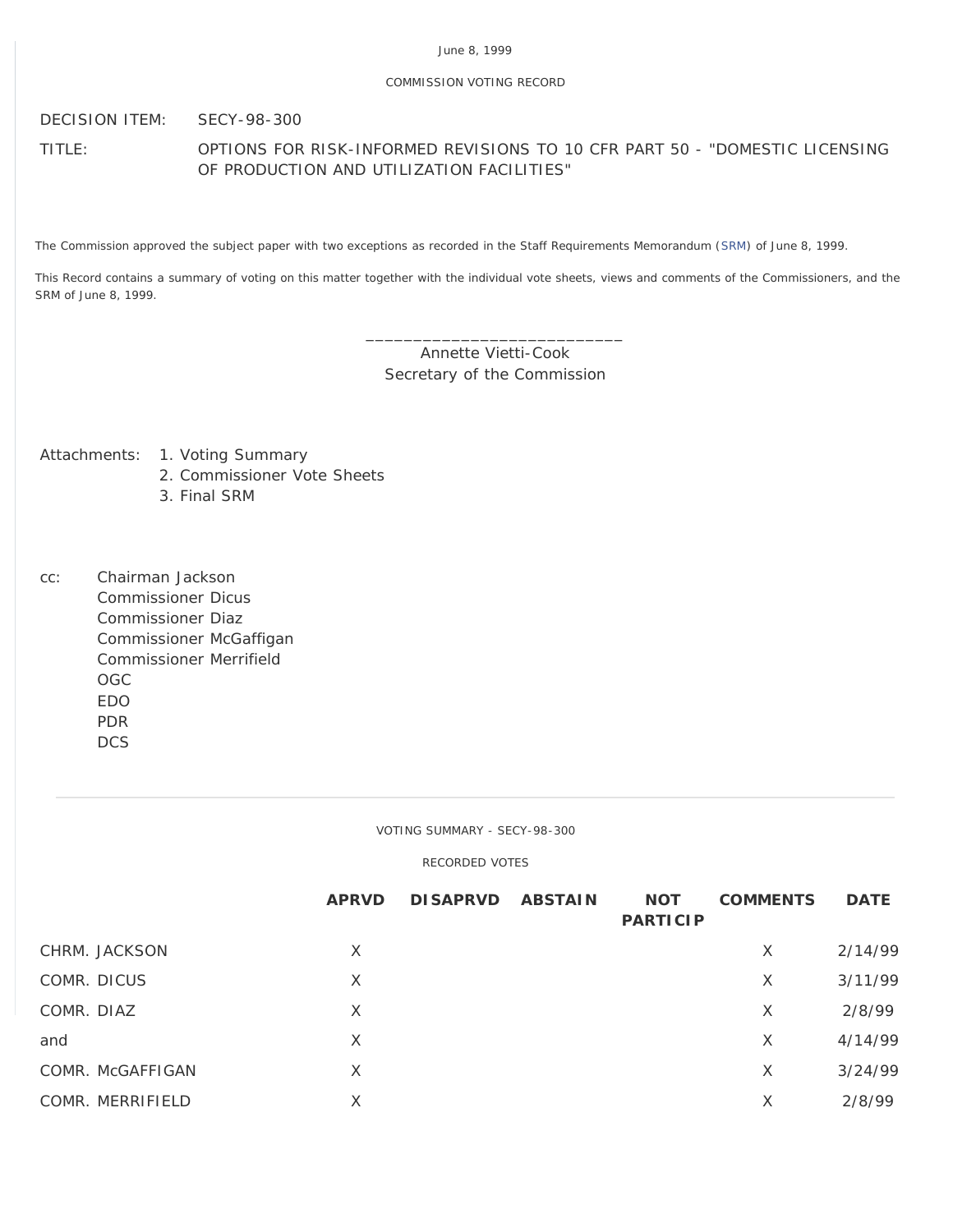#### COMMENT RESOLUTION

In their vote sheets, the Commission approved the staff's recommendations and provided some additional comments with the following exceptions:

Chairman Jackson, although she preferred mandatory conformance with a risk-informed [10 CFR Part 50,](http://www.nrc.gov/reading-rm/doc-collections/cfr/part050/) she was in agreement with Commissioners McGaffigan and Merrifield that the recommendation to not allow selective implementation of a voluntary approach was prematurely before the Commission and disapproved the recommendation at this time.

Commissioner Dicus, Diaz and Merrifield disapproved the staff's recommendation that the current rulemaking initiatives associated with paragraph (a)(3)/(a)(4) of [10 CFR 50.65](http://www.nrc.gov/reading-rm/doc-collections/cfr/part050/part050-0065.html) (maintenance rule) continue as planned. Commissioner Diaz, in his vote on February 8, recommended a two step process to risk inform the scope of the maintenance rule in the short term and long term. Commissioner Dicus agreed with Commissioner Diaz. Commissioner Merrifield recommended suspending the rulemaking and including it in a later rulemaking package with scope changes. Commissioner Diaz supplemented his vote on April 14, 1999, which supported the expeditious revision of 50.65(a)(3)/(a)(4) if the requisite ("should" to "shall") assessment of plant configuration is restricted to risk-significant structures, systems, and components; and, the requisite assessment is conducted using the methods stated in the Staff Requirements Memorandum (SRM) for SECY-97-173. Commissioners Dicus and Merrifield agreed with Commissioner Diaz' approach. Subsequently, the Commission held a public meeting on May 5, 1999. Specific Commission direction regarding the rule language and development of the regulatory guidance was provided in the SRM on the Maintenance Rule Commission briefing of May 5, 1999, which was issued on May 13, 1999. Regarding the overall scope of the Maintenance Rule (50.65), the Commission approved changing the existing scope to conform to the risk-informed regulatory framework being developed as part of Option 2. Commissioner Diaz disagrees with the draft SRM language regarding Policy Issue 3 but recognizes that there is a majority. As stated in COMNJD-99-003, although Commissioner Diaz continues to believe NRC has a regulatory framework which provides adequate protection, the Advisory Committee on Reactor Safeguards (ACRS) raised questions that have implications for adequate protection and backfit. Therefore, he believes that as a matter of prudence, the Commission should await ACRS and Office of General Counsel analyses, and conduct further open consideration before the final direction is provided to the staff.

Subsequently, the comments of the Commission were incorporated into guidance to staff as reflected in the SRM issued on June 8, 1999.

## Commissioner Comments on [SECY-98-300](http://www.nrc.gov/reading-rm/doc-collections/commission/secys/1998/secy1998-300/1998-300scy.html)

# Chairman Jackson

Having commented on the need for a risk-informed and performance-based approach to regulation for over 3 years, I am a strong advocate of focusing NRC and licensees resources on areas commensurate with their health and safety significance. In my vote on SECY-97-205, I approved the staff's proposal to develop a framework for risk-informed regulatory processes. In particular, I called for the staff to develop a series of milestones by which the Commission could "chart its course in its move to more risk-informed regulatory processes." Additionally, I promoted the idea of promulgating a new regulation in 10 CFR Part 50, that would make clear how the Commission uses risk information in its decision-making and regulation. Consequently, I commend the staff for the substantial progress that they have made in developing the proposed options for risk-informing the regulations of Part 50.

I endorse the staff's proposed Option 2 (develop risk-informed definitions, processes, and scope changes to systems, structures, and components needing special treatment in terms of quality) with the following modifications and comments:

(1) I agree with the staff proposal to modify, in a risk-informed manner, the scope of SSCs needing special operations and qualification treatment in 10 CFR Part 50 (e.g., Quality Assurance, Environmental Qualification, Technical Specifications, 50.59, ASME code, 50.72, and 50.73). The rulemaking associated with these scope changes should be mandatory, unless the staff finds through a regulatory analysis, that the backfit provisions cannot be met. However, I would add that determining the appropriate "scope" for a particular rule is only a first step in riskinforming a rule. A second, and more important, step involves determining how the items within the scope of a rule should be treated. It is at this point where true risk-informing takes place. Any treatment of "scope" must acknowledge two important facts: (1) not all items within a given scope should be treated equally, and (2) the relative importance of the items is subject to change over time. Therefore, the scope of a particular rule should remain broad enough to encompass both the items known to be important at the time of application of the rule and those items which may become important over time (due, for example, to changes in the design or new risk insights gained from operational experience).

(2) I disagree with the staff proposal regarding selective implementation, as it is premature. If the regulatory analysis demonstrates a case for a mandatory risk-informed Part 50, then selective implementation is not an issue (i.e., the new requirements are mandatory). In the absence of mandatory requirements, I do not believe that, at this time, the staff can, or should, preclude licensees from choosing to apply risk-informed applications on a program level. To do so otherwise would strongly discourage cooperation on pilot projects, and frustrate the process of riskinforming Part 50. Therefore, selective implementation on a program level should be allowed, if the risk-informed changes are voluntary. (3) I agree with the staff proposal to develop risk-informed definitions for "safety-related" and "important to safety" SSCs.

(4) I agree with the staff proposal to solicit pilot plants to assist in the development of risk-informed scope and definition changes to Part 50. The staff should issue exemptions, where justified, in accordance with 10 CFR 50.12 to the pilot plants to allow implementation of the riskinformed changes prior to the completion of the final rulemakings. The exemptions authorizing each pilot plant should include a provision requiring the plants to comply with the requirements in the final rulemakings. The number of pilot plants should be limited to prevent (what could be considered to be) a *de facto* change to the regulatory requirements in Part 50. The staff should assess the benefits to the agency, the public, and our licensees of the pilot plant studies, evaluate progress against the filters established in the Planning, Budgeting, and Performance Management system, and allow elimination of fees where justified in accordance with long-standing NRC fee policy.

(5) I agree with the staff proposal to study additional changes to the body of the Part 50 regulations to incorporate risk-informed attributes,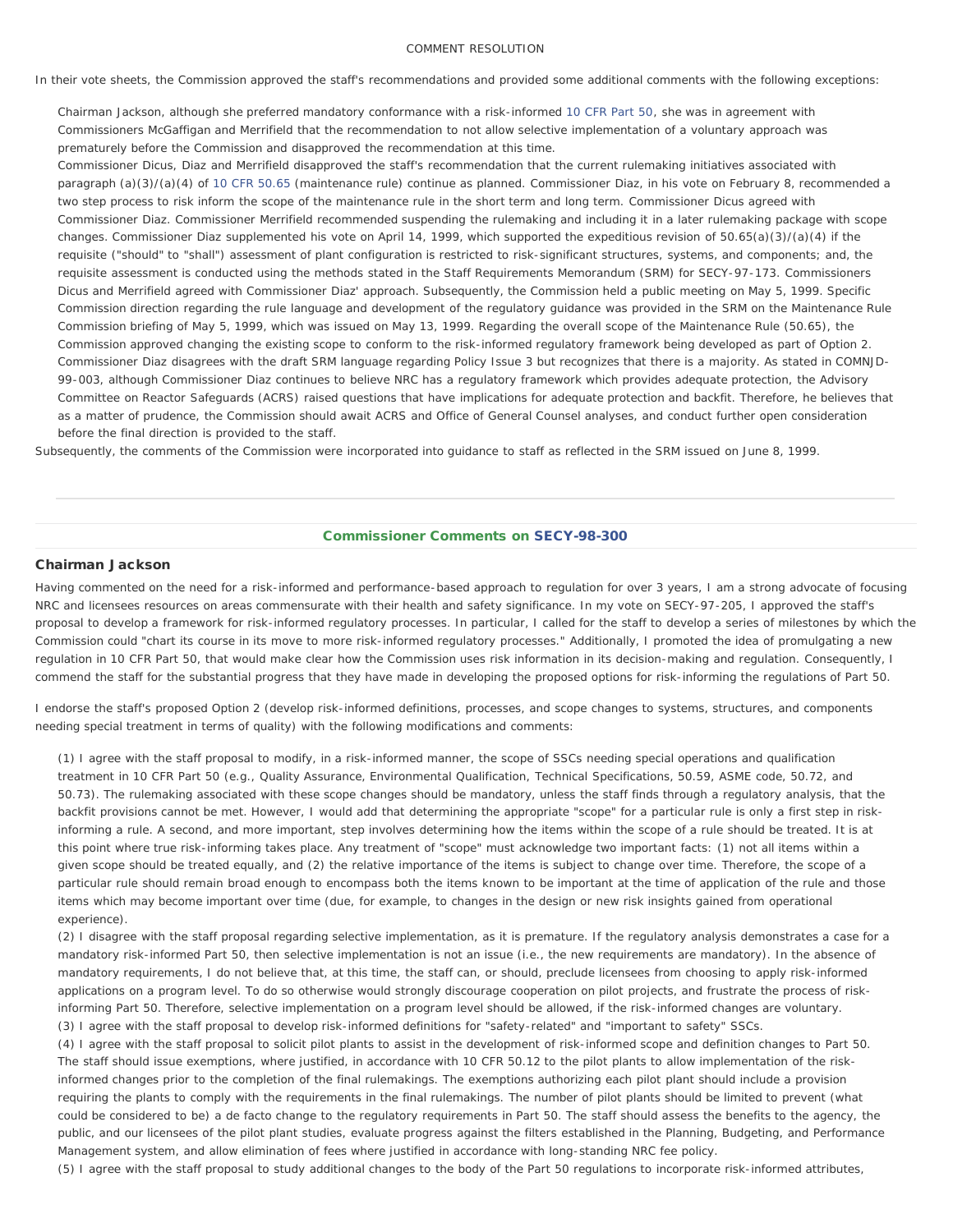such as development of a new set of risk-informed design-basis accidents, adding provisions to Part 50 allowing for risk-informed alternatives, revising specific requirements to reflect risk-informed considerations, and deleting unnecessary regulations. The staff should periodically inform the Commission on progress made in this study. The staff should forward promptly for Commission consideration additional regulatory changes, as they are identified, that could be undertaken in a step-wise (evolutionary) manner, rather than accumulate the changes for a period and rolling them into a large rulemaking plan.

(6) I agree with the staff proposal to proceed unimpeded with the ongoing rulemakings for revised source term, 50.59, 50.65, 50.72, 50.73, and 50.55a.

(7) The staff should continue the timely review and approval of plant-specific risk-informed initiatives submitted in accordance with the recently developed Standard Review Plans and Regulatory Guides. Consistent with item (4), the staff should issue plant-specific exemptions, where justified, in accordance with 10 CFR 50.12 to allow implementation of the risk-informed initiatives.

(8) I agree with the staff proposal that, following the current rulemaking on the Maintenance Rule (10 CFR 50.65), the staff should evaluate whether a scope change is appropriate to this rule or whether, as I have discussed previously, a change in the treatment of those items under the scope of the rule is preferable. The current 50.65 rulemaking need not be delayed, since the staff has the necessary flexibility to ensure that regulatory guidance appropriately limits unnecessary burden associated with assessments.

Additionally, regarding the policy issues in the staff's paper, I have the following comments:

1. *Voluntary vs. Mandatory Conformance with Modified 10 CFR Part 50*

As I indicated above, the rulemaking associated with the scope changes should be mandatory, unless the staff finds through a regulatory analysis, that the backfit provisions cannot be met.

2. *Industry Pilot Studies with Selected Exemptions to Part 50*

As indicated above, I endorse the staff's recommendation to use a limited number of pilot studies with selected exemptions to Part 50 as part of the risk-informed development process.

3. *Modification of Scope of the Maintenance Rule*

The staff has recommended that the scope of the Maintenance Rule (10 CFR 50.65) be risk-informed as an early part of the risk-informed program. I provided my views on a potential modification to the scope, or preferably, the treatment of SSCs within the scope of the Maintenance Rule above. I agree that the staff should address the Maintenance Rule as an early part of the risk-informed program.

4. *Clarification of Staff Authority for Applying Risk-Informed Decision Making*

The staff has recommended clarifying its authority for applying risk-informed decision-making in cases that do not involve licensee initiated risk-informed licensing actions. I support the staff's intention to issue guidance, but do not believe that the current proposed guidance is adequate. For those licensing actions that are not submitted as risk-informed licensing actions, the staff has indicated that the "test" as to whether the staff could request risk information is whether a specific license change or proposal would "not ensure adequate protection." This appears to be too high a threshold. I am concerned that the proposed staff position may unnecessarily restrict the staff and cause important risk questions not to be asked (the answers to which may impact on adequate protection or significantly affect the "margin" to such).

For example, as the Commission heard during the briefing by the ACRS on February 3, 1999, it may be appropriate to question the riskimplications of hi-burnup fuel, even though all the regulatory requirements may be met. The ACRS indicated that the impact on severe accident core degradation and source term release of hi-burnup fuel is uncertain, and as such, the risk implications should be known before the use of such fuel is authorized. In addition, although not an exact parallel, the NRC inspection staff is encouraged to question and evaluate the risk-implications of plant activities and configurations under the context of the Maintenance Rule. Furthermore, the NRC enforcement staff considers risk-implications in determining the severity level of violations issued. The NRC licensing staff should be allowed similar latitude (i.e., greater than that associated with questioning adequate protection, but far short of becoming commonplace) to request information and understand risk implications in licensing actions that are not submitted within the context of a "risk-informed" licensing action. The staff should evaluate what changes are necessary to allow such latitude, and develop the necessary guidance documents to promote discipline and consistency in its application.

Finally, the staff should: 1) continue to work with our stakeholders in risk-informing Part 50; 2) provide sufficient staff resources and management oversight to these high priority initiatives to ensure effective development of the risk-informed regulatory structure and timely completion of pilot plant applications; and 3) bring policy issues promptly to the attention of the Commission.

#### Commissioner Dicus

The staff is to be commended for its efforts in developing a foundation for a comprehensive risk-informed Part 50. This effort represents an important step of our commitment towards risk-informing all of our regulations. The process of completely risk-informing Part 50 will require careful and thoughtful consideration of pertinent issues, and stakeholder input, as well as a recognition that completion of an effort of this magnitude and complexity will take time.

I approve the ongoing rulemaking actions identified in Option 1.

I approve implementation of Option 2 which provides a phased approach to risk-informing 10 CFR 50, and the use of industry pilot studies and exemptions to Part 50 as needed for the pilot efforts.

I agree that the Maintenance Rule can be used as a pilot effort in the implementation of Option 2, but I do so with a great deal of caution. During the January 11, 1999, Commission briefing, a number o f issues pertaining to Option 2 were raised. For example, questions were raised regarding implementation (including approach and methodology), quality of PRAs, impact on license renewal, resources needed for development and implementation of Option 2, and pros and cons of using the Maintenance Rule as a pilot vs. addressing all applicable regulations at one time in an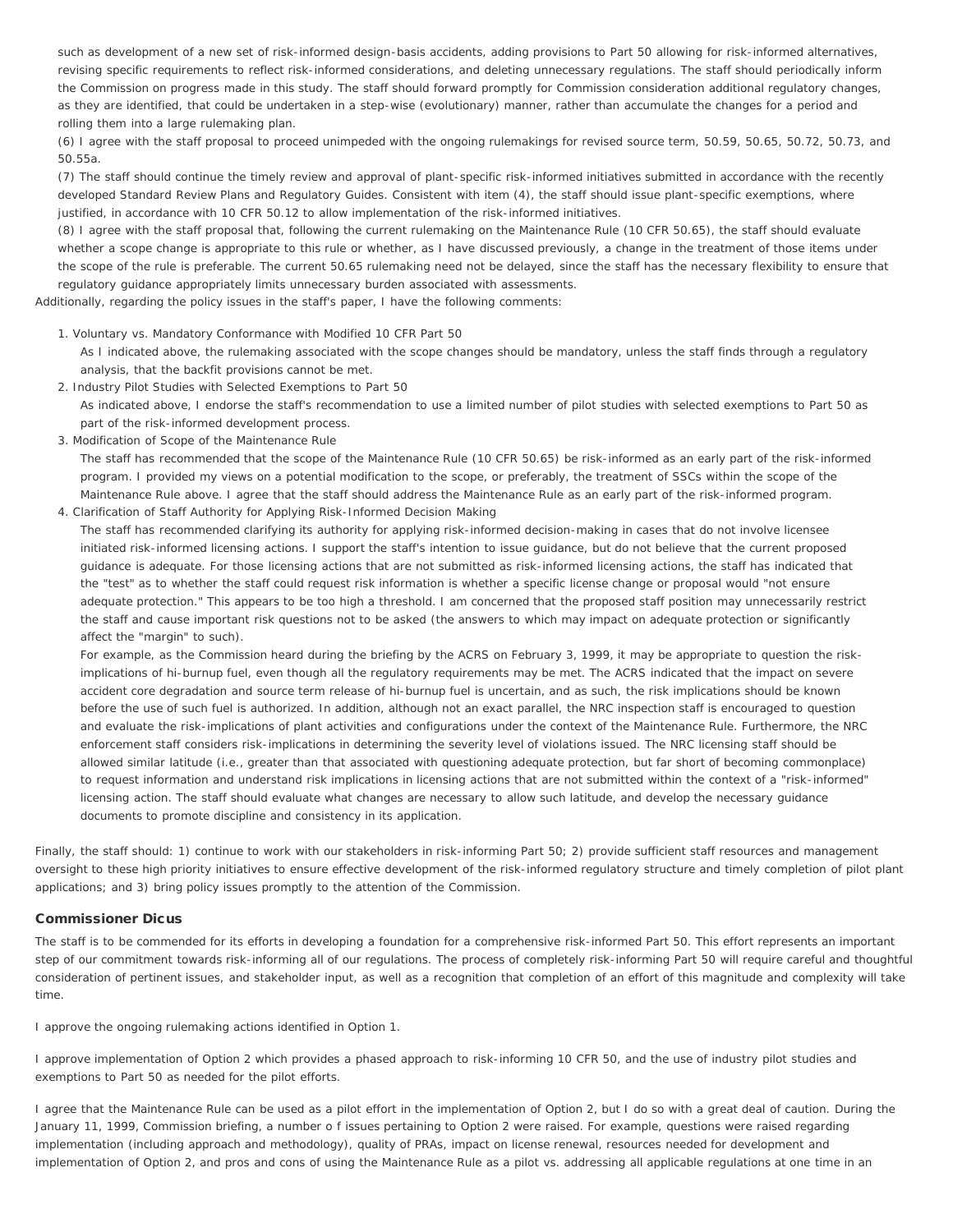integrated fashion. The staff should address the issues raised during the Commission briefing as it prepares to implement the Maintenance Rule pilot effort.

I approve a study of Option 3, and agree with Commissioner Merrifield that the study should proceed in an aggressive fashion. Such a study should determine how best to proceed with risk-informing the remaining sections of Part 50.

I approve the development of regulatory guides, including clarification guidance with respect to staff authority for applying risk-informed processes in regulatory activities beyond risk-informed licensing actions.

I agree that risk-informed implementation of Part 50 should be voluntary for licensees. I also believe, at this time, that once the risk-informed alternative has been chosen by the licensee, it do so in its entirety; selective implementation within the risk-informed alternative should not be permitted. The Commission, as well as its stakeholders, recognized early in the process that the use of risk-informed approaches could result in a reduction in requirements for certain SSCs that were determined to be of low risk significance, but may also result in additional requirements for SSCs that were determined to be of high risk significance. The intent of a risk-informed regulatory approach was not to provide an avenue to utilize riskinformed regulation only where it resulted in significant savings or reduction in burden, but to provide a mechanism to utilize and integrated, comprehensive, risk-informed approach to operation and regulation.

I support staff's recommendation to continue with the present rulemaking effort on 10 CFR 50.65, consistent with the short-term actions delineated in Commissioner's Diaz's vote. It is my belief that the effect of a reduction in the scope of the rule as articulated in Commissioner Diaz's Short-term Action 2(b) can be achieved in the short-term via changes to guidance documents or minor scope revision, followed in the longer term by a rulemaking that addresses final scope revisions to the Maintenance Rule.

Finally, while moving towards a risk-informed regulatory framework, the staff should keep in mind that the use of quantitative risk analyses may not be appropriate for all applications, and therefore, should not be force-fit into areas that are not amenable to such an approach.

## Commissioner Diaz

## **Background and Rationale**

A rational, informed, state-of-the-art definition of adequate protection of public health and safety for reactors requires the establishment of an operational safety envelope. Because of its complex nature, the operational safety envelope cannot be defined by a line or a threshold. The operational safety envelope must be composed of necessary elements of the defense-in-depth philosophy as well as robust risk-informed components in order to provide sufficient safety margins and be consistent with both the NRC's Safety Goal Policy Statement and the PRA Policy Statement.

PRA methodology and - more importantly - its application, is fundamentally an integral process, more so than the deterministic models that make up most of the NRC's regulations. They both have errors and uncertainties; however, PRA has the advantage for risk decision-making since errors are less important when relative values are used. The long standing complaint that the benefits of 25 years of investing ratepayers' money in PRA has not paid off is due, I believe, to the failure to integrate risk methods into our regulatory fabric, and to the lack of a commitment on our part to apply the riskinformed results - a chicken and egg proposition. In other words, for risk-informed applications to "succeed" fully (i.e., enhance safety and/or reduce unnecessary burden), they need to be integral components of the dominant regulatory process.

Undoubtedly, over the past 25 years, there have been singular successes (e.g., ATWS, SBO, Generic Issue Prioritization and recent risk-informed license amendments). However, I submit that these successful but limited efforts yielded few benefits because they were isolated; and that they were few because they were driven by our need to respond to acute single issues. Until recent years, the state of the "know-how" and the state of the regulations did not support the propagation of risk-informed methods throughout the regulatory fabric: they now do. I believe we have an historic opportunity to employ a more holistic regulatory approach using established methodologies and processes to provide the regulatory basis for risk-informed decisionmaking that will yield substantial benefits both in terms of enhanced safety and reduction in unnecessary burden. This is a "win-win" situation not only for the industry and the NRC, but for the ratepayers and the nation as well.

Safety performance of the structures, systems and components (SSCs) is the focus of baseline regulatory requirements for design, operation, testing and maintenance. Robust risk-informed reactor analyses and rules are also focused on the assessment of "risk," and the inferred "safety" of SSCs' performance. The staff concludes in SECY-98-300 that, to risk inform Part 50, it is first necessary to establish the definitions of "safety," their relationship to "risk" and to make changes to the overall scope of SSCs "requiring special treatment." I agree; however, as outlined below, I propose to add specificity to these efforts.[\(1\)](#page-8-0)

#### **Specific Comments**

I offer the following concurrences, changes and specific recommendations regarding the proposals in SECY-98-300:

- 1. Policy Issues
	- I agree that risk-informed implementation of Part 50 should be voluntary and that selective implementation within the new risk-informed rules should not be allowed. However, this should not preclude the use of risk-informed alternatives in the existing regulations. The staff should provide recommendations on potential alternatives in implementing risk-informed Part 50 without complicating NRC's oversight.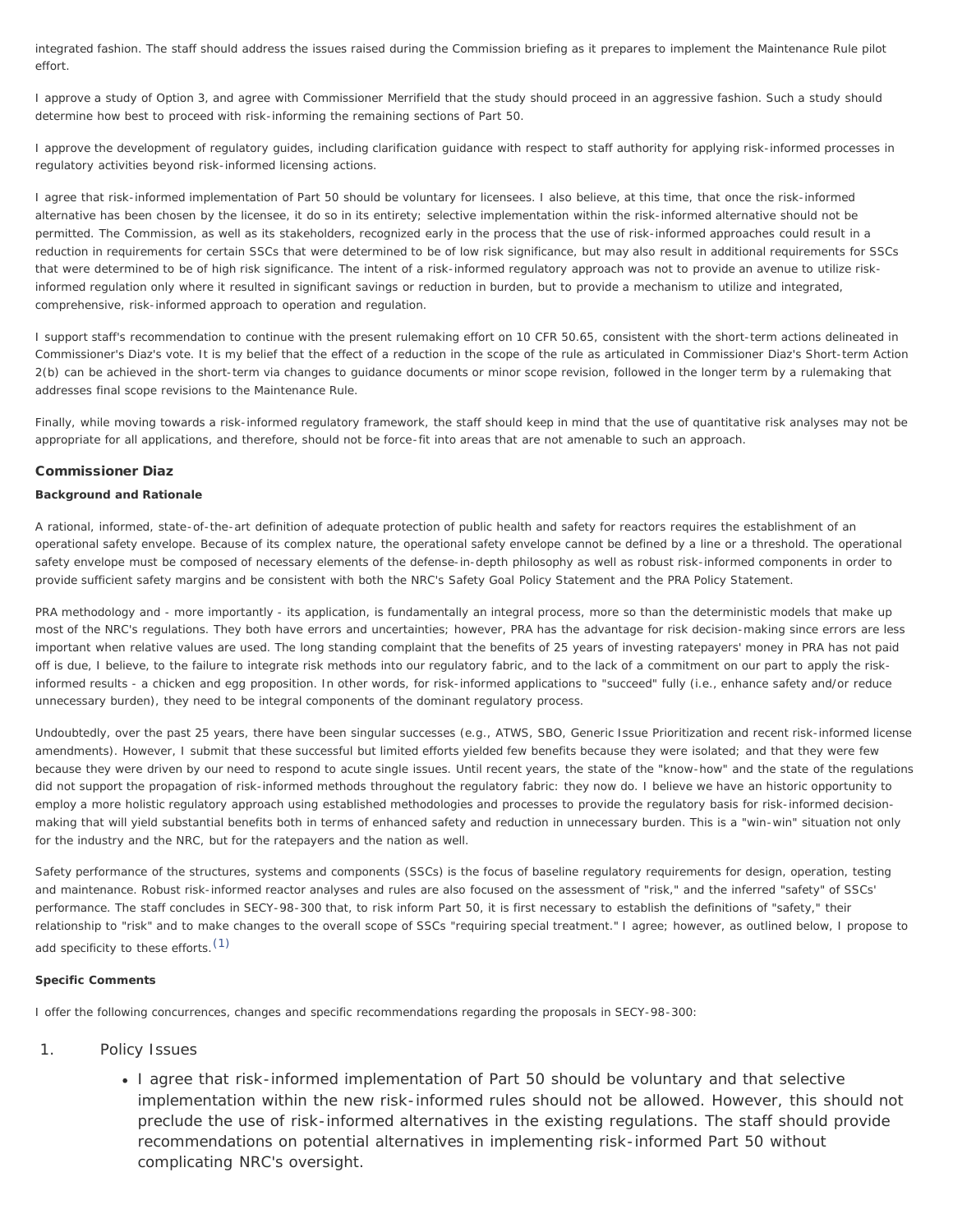- I support utilization of industry pilot plant studies with selected exemptions to Part 50.
- I agree to modifying the scope of the Maintenance Rule, as outlined under Requested Actions below, as a first and necessary step to risk-inform all of Part 50.
- I agree that the staff should provide clarification of its authority for applying risk-informed approaches in regulatory activities beyond risk-informed licensing actions. This clarification should be submitted for Commission approval.
- 2. Requested Actions
	- I approve continuation of the rulemaking actions identified in Option 1, with the exception of the treatment of 50.65 (see below).
	- The Maintenance Rule (50.65) rulemaking should be made risk-informed, consistent with present "know-how", with the following components:

# Short term actions

- a) Change the 50.65 (a)(4) paragraph in the proposed rule (SECY-98-165) to conform exactly with the SRM for SECY-97-173 by deleting the added, ambiguous phrase, "or configurations that would degrade performance of safety functions to an unacceptable level." Define "risk-significant configurations" consistent with the use of the term in Section 2.3 in [RG 1.177](http://adamswebsearch.nrc.gov/idmws/ViewDocByAccession.asp?AccessionNumber=ML003740176), "An Approach for Plant-Specific, Risk-Informed Decisionmaking: Technical Specifications," and more specifically, as it pertains to the Configuration Risk Management Program outlined in Section 2.3.7.1 in RG 1.177.
- b) Reduce the scope of the rule, using a risk-informed approach that focuses on safety, by eliminating those SSCs clearly at or below "low risk-significance." The staff should interact with stakeholders to identify those SSCs that can be easily eliminated.

The significance of this activity should not be underestimated because risk-informing the scope of the Maintenance Rule is essential to risk-informing Part 50 and should be completed prior to any other scoping of SSCs. Risk-informing the scope of the Maintenance Rule will send a clear and credible message that the Commission is committed, on a priority basis, to risk-informing those regulations that are amenable to risk assessment and are most pertinent to the creation of a riskinformed Part 50.

The staff should present a proposed rule for Commission approval on a) and b) above by May 28, 1999.

Final scope revisions

<sup>c</sup>) The staff should submit to the Commission a Rulemaking Plan<sup>[\(2\)](#page-8-1)</sup> to finalize the revision of the Maintenance Rule scope. To provide proper risk-informed treatment of the SSCs, the Rulemaking Plan should address three categories of risk significance: those "high risk-significant" SSCs requiring highest levels of performance goals and monitoring and those "medium risk-significant" SSCs requiring graded level of monitoring and preventive maintenance. These two categories of SSCs should be captured in the Maintenance Rule. The third category, the "low risk-significant" SSCs requiring no monitoring, should be kept outside the scope of the Maintenance Rule. I believe that the truly "high risk-significant" and "low risk-significant" SSCs can be easily identified. Those "medium risk-significant" SSCs comprise the difficult choices; these can only be risk-ranked within the context of a more rigorous examination of SSCs.

The staff should submit this Rulemaking Plan to the Commission by December 10, 1999.

I approve a combined Option 2 and 3 for risk informing Part 50, with a phased-in approach closely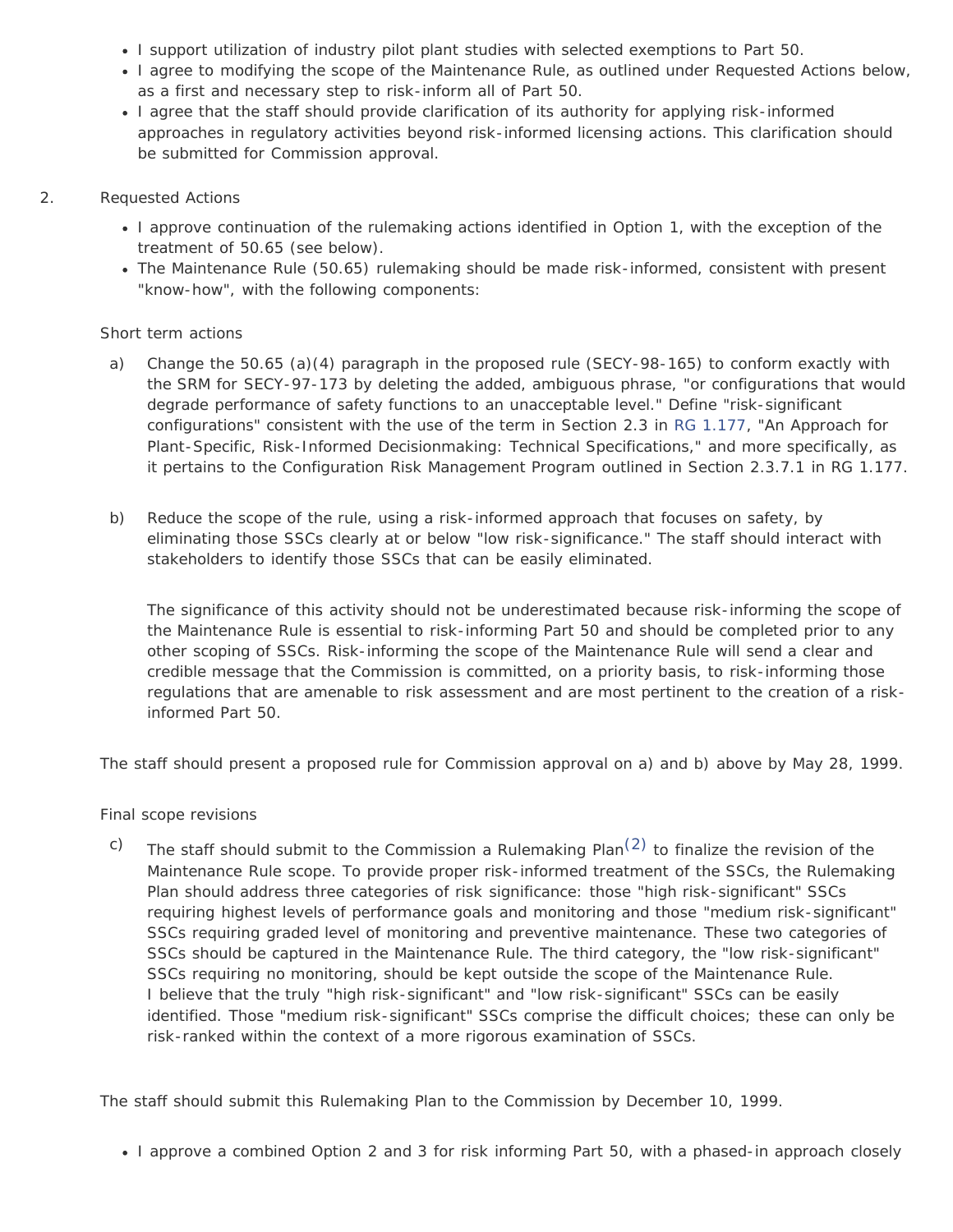resembling the staff recommendations, with the specific changes outlined below.

# **Short term actions**

a) Consistent with the staff recommendations outlined in Option 2, the staff should establish an "Action Plan"<sup>(3)</sup>, with appropriate milestones, to issue a new Appendix to Part 50 -- "Riskinformed Regulatory Criteria" -- capturing in one document those changes to the scope of systems, structures and components requiring special treatment in Part 50. The staff should address in this Plan those changes to Part 50, including portions of Appendices A and B, proposed by NEI on August 28, 1998, (under the Risk-informed, Performance-based Pilot Project) and subsequently presented by the staff to the Commission in the September 2, 1998, Commission meeting.

This new Appendix would establish an alternative risk-informed regulatory regime, and provide a clear choice to licensees: keep the treatment of SSCs as in the original Part 50 or, voluntarily, use all the risk-informed SSC criteria in the new Appendix, plus the remaining requirements of Part 50. This Plan should embody the concepts of the seven cornerstones of the new inspection, assessment and enforcement processes and thereby provide a solid regulatory foundation for those processes.

The staff should submit this Action Plan to the Commission by May 28, 1999, with a rulemaking plan to follow by December 10, 1999.

Final Part 50 modifications

b) As proposed under Option 3, the staff should provide recommendations to the Commission on how to modify all the pertinent components of Part 50 that can and should be risk-informed for consistency with the regulatory framework being established. The staff should ensure that their recommendations resolve any inconsistencies with other provisions of our regulations, especially Parts 52 and 54. The staff should include in its package the recommended approach to develop a revised set of design-basis events based on risk significance. In this regard, the staff should also recommend how best to implement the voluntary risk-informed regulatory regime, thus satisfying the needs of the stakeholders.

The staff should submit the recommendation package to the Commission by January 28, 2000, a rulemaking plan by June 30, 2000, with expected final implementation of a fully risk-informed Part 50 by June 28, 2002.

Since the above is an ambitious program, I recommend that the work outlined in a) and b) be accomplished by a dedicated NRC task force focused on risk-informing Part 50 and meeting the proposed milestones.

I recommend that the Commission separately determine how to allocate the resources for this work because resource availability and its efficient use is a key question. A holistic approach may be more resource intensive at first, but it should achieve substantial savings in the long term, and it is a more effective use of resources when compared to a piecemeal, protracted program. <sup>[\(4\)](#page-8-3)</sup>

The course set out above with its recommended schedule is a demanding yet practical roadmap to implement the cornerstones of risk-informed reactor regulation within 25 years of the TMI accident and its lessons. It will establish an enhanced safety focus that is consistent with risk-informed regulation and will provide the requisite operational margins. It will also assure adequate protection of public health and safety without undue burden for the present and for a new generation of advanced nuclear power plants.

# Commissioner Diaz (Additional Comments)

I am supplementing my vote of February 8, 1999, on the Maintenance Rule rulemaking activities. Since issuance of SECY-98-300 (December, 1998),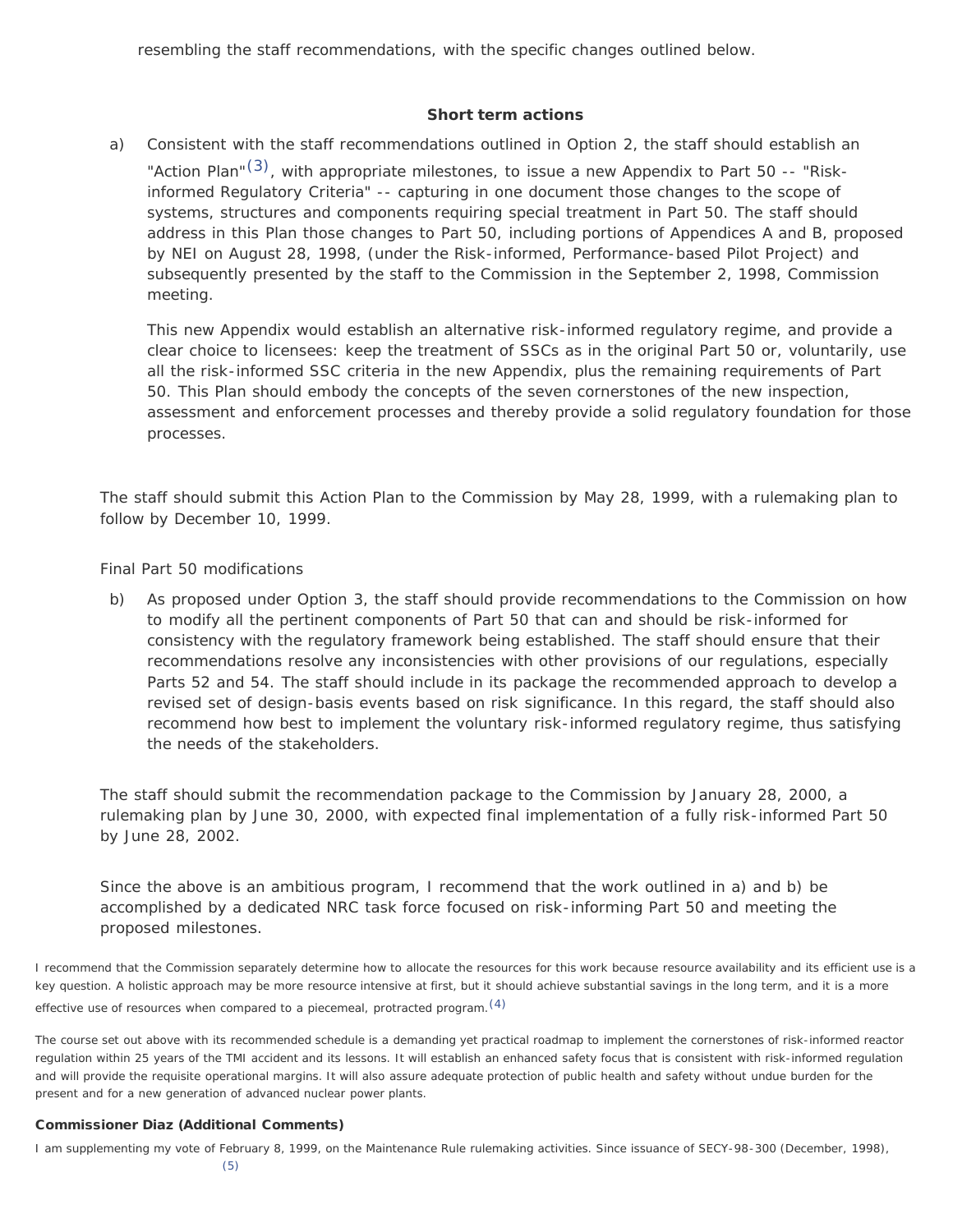additional significant information has been received from the staff, stakeholders, and from individual Commissioner's deliberations. This information has added focus and definition to the SRM for SECY-97-173 (December, 1997), and SECY-98-300.

The scope of the assessment requirement proposed under paragraph 50.65(a)(4) needs to be restricted to risk-significant structures, systems or components (SSCs). An unbound scope would not be compatible with our on-going risk-informed oversight and other activities. It would divert licensee and NRC resources to areas with little risk-significance and could actually be deleterious to the protection of public health and safety.

Therefore, I approve continuation of the expeditious revision of  $50.65$  (a)(3)/(a)(4), if and only if:

- the requisite ("should" to "shall") assessment of plant configurations is restricted to risk-significant structures, systems or components; and
- the requisite assessment of plant configurations is conducted using the methods stated in the SRM for SECY-97-173 <sup>[\(6\)](#page-8-5)</sup>. The assessment should be performed "commensurate with complexity of the maintenance configuration." $(7)$

If the conditions provided above are not adopted, I cannot support the proposed configuration assessment requirement to be effected by changing "should" to "shall".

Regarding the scope of the rule, I approve changing the existing scope of 50.65 to conform to the risk-informed regulatory framework advocated by the Commission. In the near term, the staff should develop a rulemaking plan to risk-inform the scope of the Maintenance Rule on an aggressive schedule. This rulemaking should be a priority activity and should give due consideration of the Commission objectives and policies, including those recently reaffirmed in testimony to the U.S. Senate. The proposed rulemaking plan should be submitted to the Commission no later than September 15, 1999.

All other statements in my vote of February 8, 1999 remain unchanged.

## Commissioner McGaffigan

I want to join my fellow Commissioners in commending the staff for a well-drafted set of options for pursuing risk-informed revisions to 10 CFR Part 50. This is a difficult subject on which there is no obvious path forward. Some external observers, the General Accounting Office among them, seem to expect that we have all the answers now as to what a risk-informed redraft of Part 50 would look like and that we can simply schedule the necessary changes. In my view, quite the opposite is true. Every step is likely to require real invention. A thorough examination of detailed issues that will arise in each rulemaking will be necessary. It is too much to expect the staff and the Commission together with their stakeholders to invent on a schedule. This is especially true when the Union of Concerned Scientists (UCS) and others are raising fundamental issues about risk-informing Part 50. If the expectation is that everything will proceed on a schedule we can predetermine today, we are being set up for a guaranteed failure down the road.

A fair expectation of the staff and Commission is that we should continue as rapidly as we can to fulfill the promise of the PRA Policy Statement. This paper does that. It asks the Commission to make decisions on fundamental options and policy issues. It does not guarantee success on any individual option the Commission ultimately decides to pursue. Those who would hold us to schedules for inventing new rules should consider the experience the past two years in the 50.59 rulemaking, which through hard work on the NRC staff's and industry's part will come to fruition this spring. They should consider the experience with the long maintenance rule (a)(4) rulemaking, which I hope will come to a close this spring. Fundamental rule changes take time. Perhaps the early rulemakings under Option 2 of this paper will go smoothly and build momentum for the broader changes under Option 3. Perhaps, they will not. I hope our stakeholders and observers will allow for this latter possibility in formulating their success criteria for the Commission and its staff.

As to the paper itself, I approve implementation of Option 2, which provides a phased approach to risk-informing Part 50 and involves the use of industry pilot studies together with exemptions as needed for the pilot efforts. This option is most consistent with stakeholder comments received thus far. The scope changes being considered for various operational and qualification requirements under this option would focus NRC's attention on systems, structures and components which operational experience, engineering judgment or risk insights from PRA indicate are important to safety. There is no undue reliance on PRAs alone in the Nuclear Energy Institute's (NEI's) August 1998 scope proposals. Risk insights are but one of three elements that will go into a risk-informed decision as to whether a system, structure or component is important to safety. The heart of these scope rulemakings on Part 50 operational and qualification requirements is likely to be how to balance these three elements in making that decision. In a real sense the changes being made to the NRC's oversight process, with the involvement of both NEI and UCS, already are headed in the same direction as the proposed Option 2 scope rulemakings. Our inspection, assessment and enforcement processes are going to be more focused on risk-significant activities at the reactor sites. The Option 2 scope rulemakings, starting with the maintenance rule, should prove complementary to the oversight program changes and easier to carry out than the likely even more complex rulemakings under Option 3.

I approve the study of Option 3 on as aggressive a schedule as budgets will permit. I am particularly interested in the possibility of "deleting unnecessary or ineffective regulations." My sense is that the new oversight process with its risk-informed, performance-based focus will result in the de facto abandonment of rules that are unnecessary or ineffective either because they are overly prescriptive or unrelated to risk or both. An important part of risk-informing Part 50 may lie, not in studying what should replace double guillotine breaks with simultaneous loss of off-site power as a design basis accident, but instead in simply cleaning up Part 50 based on the operational experience and risk insights that have accumulated since the prescriptive, deterministic rules were drafted. This part of Option 3 potentially has the most synergy with the ongoing oversight process improvements and may require the least additional research.

With regard to the ongoing maintenance rule (a)(4) rulemaking, I want to proceed to conclusion without using it as the vehicle to address the maintenance rule scope issue. I am encouraged by NEI's latest letter to the effect that they are willing to work with the staff on a two-step process, although I have not formulated a position on the specific NEI proposal. This is not the SECY paper on which to vote on specific (a)(4) language. But I am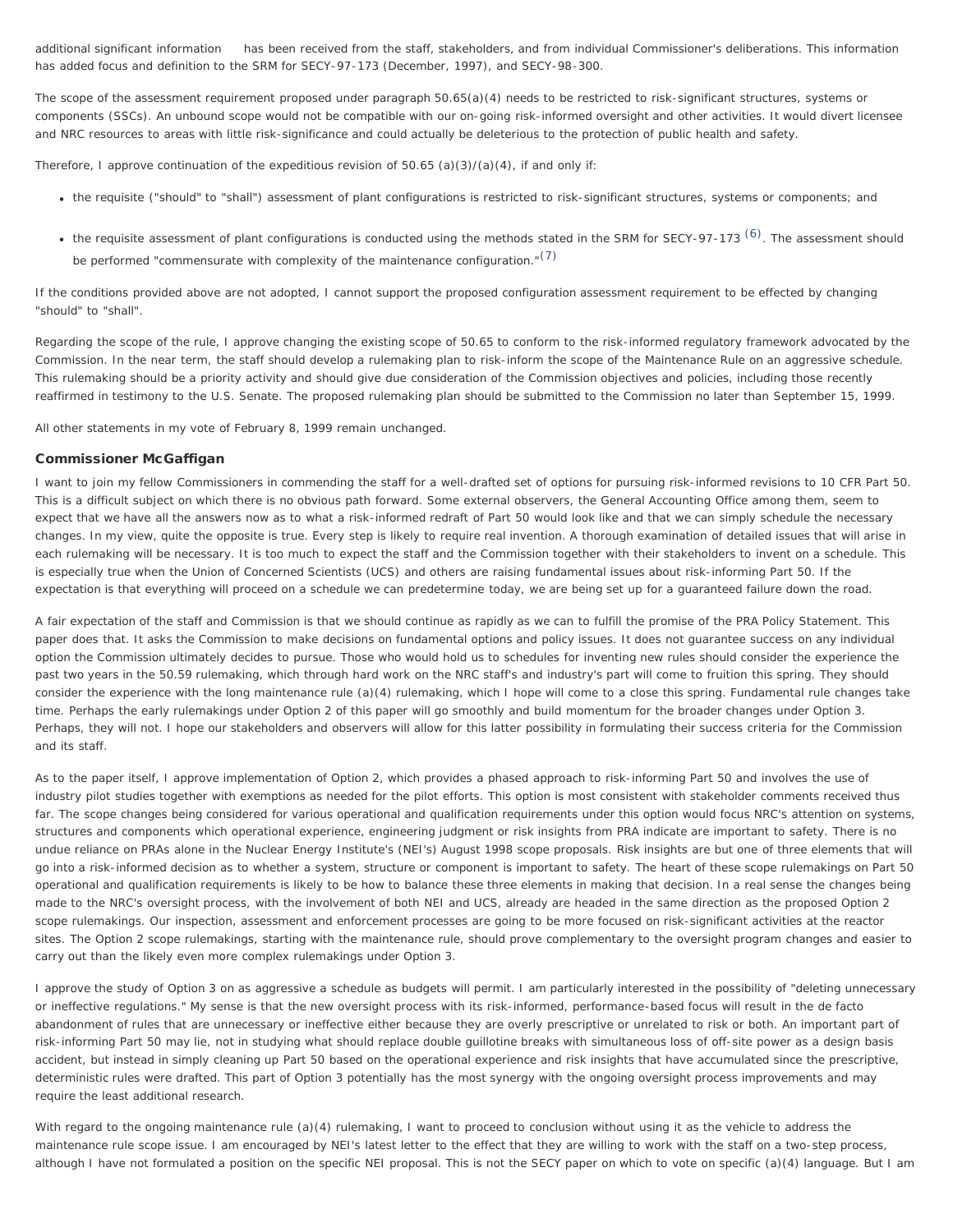sure that, with good faith on both sides, rule language can be agreed to that is workable. A delayed implementation date may be required to allow the staff and NEI to develop necessary updates to NUMARC 93-01 and NRC Regulatory Guide 1.160. But given the staff findings on the lack of assessments of, and control for, risk-significant configurations at some licensee facilities while operating at full power, I do not think we should delay this rulemaking. On the other hand, we can simultaneously begin preparations for the scope change rulemaking under Option 2 now without waiting for the (a)(4) rulemaking to conclude.

I approve voluntary implementation of risk-informed changes to Part 50. I do so recognizing that this will complicate NRC's regulatory framework. I cannot imagine risk-informed changes to Part 50 passing the "substantial benefit" test in the backfit rule (50.109). We should also recognize that in choosing a voluntary approach we will be successful in risk-informing Part 50 only if there is broad acceptance on a voluntary basis of rule changes (as, for instance, there was with Option B in Appendix J on containment leak testing).

I do not approve at this time the staff proposal not to allow selective implementation of risk-informed changes to Part 50. This issue is prematurely before the Commission. A future Commission will be better able to judge the issue of selective implementation after rules are drafted and rulemakings provide comment on this issue as it affects that rule. In the ongoing source term rulemaking we are dealing with this issue in exactly this way and we should continue to do so rule by rule.

I also agree with Commissioner Merrifield that a "no selective implementation" approach will adversely affect our ability to solicit industry pilot participants. The very nature of the pilots will be a selective implementation by exemption of a risk-informed Part 50 option. A pilot participant should not be locked into a choice to take or leave the entire suite of risk-informed Part 50 rules (yet to be invented) having helped us develop one or more of them.

I approve the staff's recommendation that additional guidance be developed to provide clarification on staff authority for applying risk-informed processes in regulatory activities beyond risk-informed licensing actions. This clarifying guidance should be submitted for Commission approval.

## Commissioner Merrifield

I commend the staff for the progress they have made in developing options for risk-informing 10 CFR Part 50. A risk-informed approach to our regulations should serve to enhance safety, reduce unnecessary regulatory burden on licensees, and allow for more effective utilization of NRC resources. It will allow the NRC and licensees to focus on areas that are of greatest risk significance and thus enhance our ability to protect public health and safety.

As we proceed with risk-informing Part 50, the staff should not underestimate the leadership, management, tracking, and resources that will be necessary to be successful. We owe it to our stakeholders to ensure that our efforts are technically sound, well-planned, and effectively carried out. The agency's Planning, Budgeting, and Performance Management process should be a useful tool in achieving this goal. I encourage the Executive Council to take an active leadership role on this issue and to ensure adequate resources are dedicated to it; as they have so successfully done on the issue of license renewal. The PRA Steering Committee should also provide an active leadership role in assisting the line organization with this risk-informing Part 50 effort. Finally, I encourage the staff to continue to work with our stakeholders to gain their insights into how to most effectively prioritize our efforts.

I endorse a modified version of the staff's proposed Option 2 as follows:

I approve the staff's recommendation of adopting a phased approach to making 10 CFR Part 50 more risk-informed by proceeding initially with Option 2. I agree with the staff that a phased approach appears to be consistent with comments received from stakeholders and would allow for achieving meaningful benefits in the early stages.

I encourage the staff to study Option 3 on an aggressive timetable to identify specific requirements meriting change and possible risk-informed alternatives to the body of Part 50. However, I cannot endorse studying Option 3 without appropriate assurances that this study will be carried out in a disciplined and aggressive manner, with firmly established milestones. Thus, the staff should in the near-term provide, for Commission approval, a proposed schedule for carrying out this study. During this study, if the staff identifies a regulatory requirement which warrants prompt revision because such a change would significantly enhance safety or significantly reduce unnecessary regulatory burden, the Commission should be notified and provided with a recommended course of action. Otherwise, once this study phase is completed, the staff should provide, for Commission approval, a detailed plan outlining its recommendations regarding specific regulatory changes that should be pursued.

I approve the staff's recommendation that the current rulemaking activities identified in Option 1 continue unimpeded, with the exception of rulemaking activities associated with the Maintenance Rule as discussed below.

I **approve** the staff's recommendation regarding the use of industry pilot studies involving the use of exemptions to assist in the development of the Part 50 modifications.

I **disapprove** the staff's recommendation that the current rulemaking initiatives associated with paragraphs (a)(3) / (a)(4) of the 10 CFR 50.65 (Maintenance Rule) continue. Instead, this rulemaking should be suspended and its content included in a later rulemaking package which includes scope changes. This approach will avoid two separate rulemakings and optimize the use of staff resources.

I **approve** using the Maintenance Rule as part of the Option 2 effort, as an initial step in revising the scope to be risk-informed and to facilitate scope revisions being developed for other Part 50 operational and qualification requirements (Option 2). Modifying the scope of the Maintenance Rule and other regulations to be risk-informed would result in a coherent and consistent scope of all operation-related requirements. I agree with the staff's assessment that the inspection and enforcement programs are clear areas that would benefit from a reduced Maintenance Rule scope by more closely focusing on risk-significant SSCs and activities. Also, risk-informing the scope of the Maintenance Rule could relieve licensee burden without adversely affecting plant safety.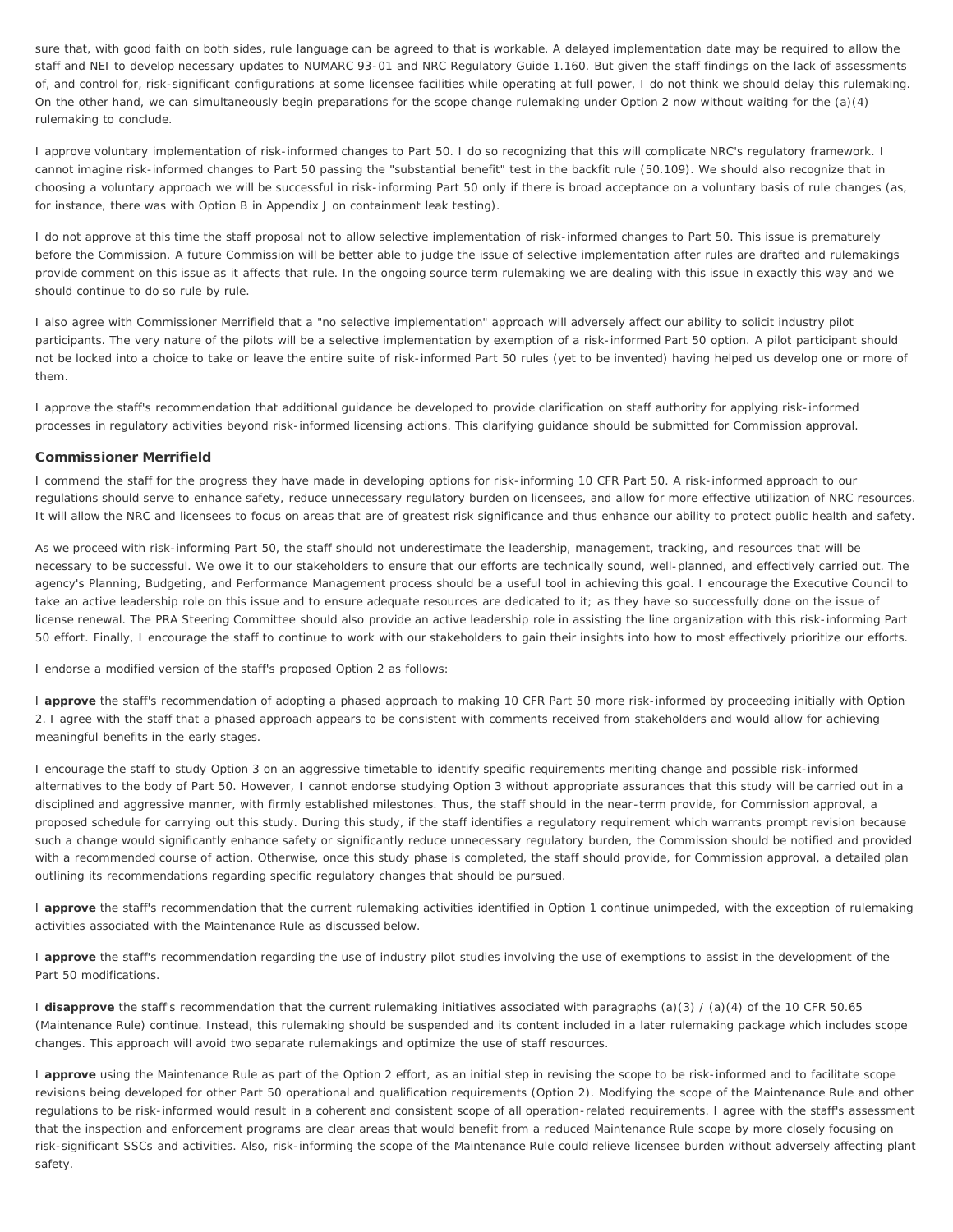I encourage the staff to expeditiously move forward with risk-informing the scope of the Maintenance Rule. Given the importance of this step in the agency's overall efforts to develop a risk-informed Part 50, it is essential that senior management provide the leadership and resources that are necessary to ensure success. In the near-term, I expect the staff to develop a rulemaking plan to risk-inform the scope of the Maintenance Rule on an aggressive schedule.

I commend Commissioner Diaz for his efforts to improve and expedite the staff's proposed approach to risk-inform Part 50. His insights regarding riskinformed regulation have been invaluable to the agency and to me as a new Commissioner. However, I am not prepared to support a multi-step approach to reduce the scope of the Maintenance Rule. The issue of Maintenance Rule scope is not squarely presented by the facts of this paper. Consequently, I do not believe it would be appropriate to decide how to address the scope issue, in the context of a paper addressing risk-informing Part 50. I am also concerned about endorsing a multi-step approach without having the benefit of a fully developed assessment by the staff of its overall implications. While such an approach may result in some burden reduction for licensees in the short-term, I believe it could divert NRC resources away from the primary goal of developing a comprehensive, integrated rulemaking which makes the Maintenance Rule truly risk-informed. I also believe a multi-step approach could increase regulatory burden on licensees in that it would require them to change their infrastructure (program description, procedures, training) which supports implementation of the Maintenance Rule several times. It could have the same effect on the NRC's infrastructure in that inspection procedures, training, and regulatory guidance would have to be modified several times. While I generally support initiatives which expeditiously reduce unnecessary regulatory burden, I do not believe I have sufficient information to fully understand the implications of reducing the scope of the Maintenance Rule using the proposed multi-step approach. Thus, I cannot support such an approach at this time.

I approve the staff's recommendation that risk-informed implementation of Part 50 be voluntary for licensees. As the staff proceeds with its efforts to risk-inform Part 50, it should provide the Commission with additional information regarding how it will manage voluntary implementation.

I disapprove the staff's recommendation that selective implementation not be allowed. While I agree with the spirit of the no selective implementation recommendation, and agree that such selective implementation is not entirely compatible with the intent of risk-informed regulation, I cannot endorse such a inflexible position across the board. For instance, I agree with the staff that selective implementation within a program should not be allowed (i.e., decrease quality assurance requirements on low risk significant SSCs, but not increase quality assurance requirements on high risk significant SSCs). On the hand, the staff has recommended that the scope of the Maintenance Rule be changed as an early part of the risk-informing process. The staff's position would require all licensees who desire scope changes to the Maintenance Rule to implement the entire complement of risk-informed changes. I have no safety basis upon which to conclude that the licensees benefitting from a risk-informed Maintenance Rule of reduced scope should be limited to only those that adopt the entire complement of risk-informed regulatory requirements. There are likely other similar examples.

In addition, I question how the no selective implementation approach would affect our ability to solicit industry pilot participants. Specifically, I assume licensees that volunteer to be pilot plant participants have a vested interest in adopting the risk-informed revision to the particular regulatory requirement for which they are piloting. However, these licensees may be undecided as to whether they would be interested in adopting the entire complement of risk-informed regulatory requirements. With an inflexible no selective implementation approach, it would seem that only those licensees absolutely committed to adopting the entire complement of risk-informed regulatory requirements, a complement not yet defined, would volunteer to be a pilot plant participant.

Finally, if a no selective implementation approach is adopted, it is unclear how the staff intends to handle plants that have already been granted riskinformed initiatives.

In summary, I am opposed to the staff's broad recommendation that selective implementation not be allowed. However, I clearly recognize that the limits to selective implementation would have to be well-defined and carefully controlled by the NRC.

I approve the staff's recommendation that additional guidance be developed to provide clarification on staff authority for applying risk-informed processes in regulatory activities beyond risk-informed licensing actions. This clarifying guidance should be submitted for Commission approval.

<span id="page-8-0"></span>1. The GAO in its February 4, 1999, testimony before the Subcommittee on Clean Air, Wetlands, Private Property, and Nuclear Safety, Committee on Environment and Public Works, U.S. Senate, states that "[i]t is critical that NRC clearly articulate how the various initiatives will help achieve the goals set out in the 1995 policy statement."

<span id="page-8-1"></span>2. As stated in NUREG/BR-0053, Rev.4, "Regulations Handbook," a rulemaking plan defines the regulatory problem that is to be resolved through rulemaking. It includes, among other considerations, a legal analysis, resource and schedule requirements, and the level of public participation.

<span id="page-8-2"></span>3. As stated in NRR Office Letter 504, an action plan is appropriate for resolution of "safety significant and complex issues." It should include, but not limited to, a description of the issue, proposed actions, schedule and milestones, priority, and resources.

<span id="page-8-3"></span>4. The GAO in its February 4, 1999, testimony before the Subcommittee on Clean Air, Wetlands, Private Property, and Nuclear Safety, Committee on Environment and Public Works, U.S. Senate, states, concerning implementation of a risk-informed approach, that "NRC has developed an implementation plan,...that is a catalog of about 150 separate tasks and milestones for their completion."

<span id="page-8-4"></span>5. For example, I refer to the Commission briefing on January 11, 1999, and to the presentations to the ACRS on April 8, 1999.

<span id="page-8-5"></span>6. "...[T]here can be several inputs to the determination of risk significance of plant configurations, including PRA, deterministic analysis, considerations